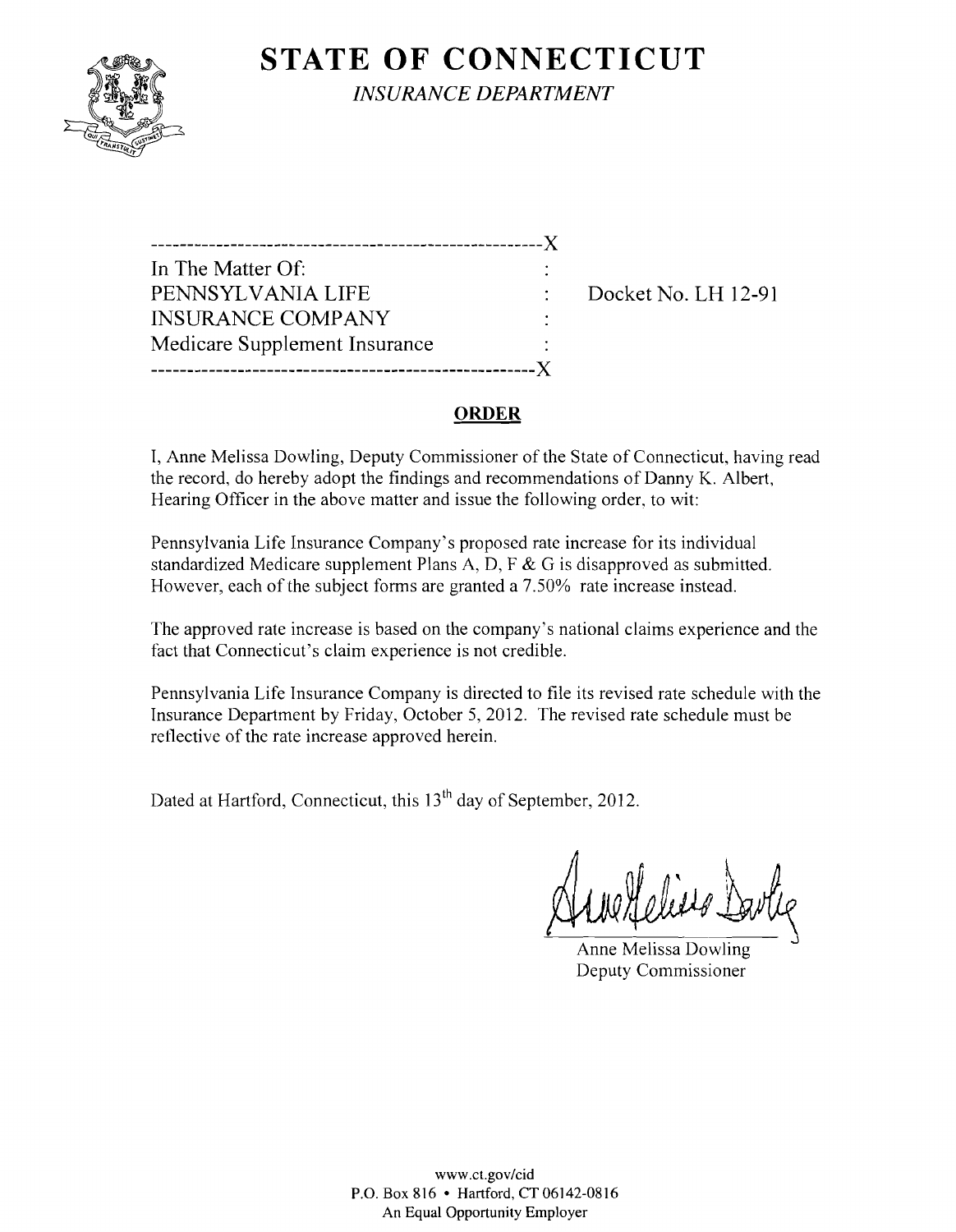# **STATE OF CONNECTICUT**



*INSURANCE DEPARTMENT* 

| In The Matter Of:<br>PENNSYLVANIA LIFE | $\therefore$ Docket No. LH 12-91 |
|----------------------------------------|----------------------------------|
| INSURANCE COMPANY                      |                                  |
| Medicare Supplement Insurance          |                                  |
|                                        |                                  |

## **PROPOSED FINAL DECISION**

## I. **INTRODUCTION**

The Insurance Commissioner of the State of Connecticut is empowered to review rates charged for individual and group Medicare supplement policies sold to any resident of this State who is eligible for Medicare. The source for this regulatory authority is contained in Chapter 700c and Section 38a-495a of the Connecticut General Statutes.

After due notice a hearing was held at the Insurance Department in Hartford on August 30,2012 to consider whether or not the rate increase requested by Pennsylvania Life Insurance Company on its individual standardized Medicare supplement business should be approved.

No members from the general public attended the hearing.

No representatives from Pennsylvania Life Insurance Company attended the hearing.

The hearing was conducted in accordance with the requirements of Section 38a-474, Connecticut General Statutes, the Uniform Administrative Procedures Act, Chapter 54 of the Connecticut General Statutes, and the Insurance Department Rules of Practice, Section 38a-8-1 et seq. of the Regulations of Connecticut State Agencies.

A Medicare supplement (or Medigap) policy is a private health insurance policy sold on an individual or group basis which provides benefits that are additional to the benefits provided by Medicare. For many years Medicare supplement policies have been highly regulated under both state and federal law to protect the interests of persons eligible for Medicare who depend on these policies to provide additional coverage for the costs of health care.

Effective December 1,2005, Connecticut amended its program of standardized Medicare supplement policies in accordance with Section 38a-495a of the Connecticut General Statutes, and Sections 38a-495a-1 through 38a-495a-21 of the Regulations of Connecticut Agencies. This program, which conforms to federal requirements, provides that all insurers offering Medicare supplement policies for sale in the state must offer the basic "core" package of benefits known as Plan A. Insurers may also offer anyone or more of eleven other plans (Plans B through L).

> www.CLgov/cid P.O. Box 816 • Hartford, CT 06142-0816 An Equal Opportunity Employer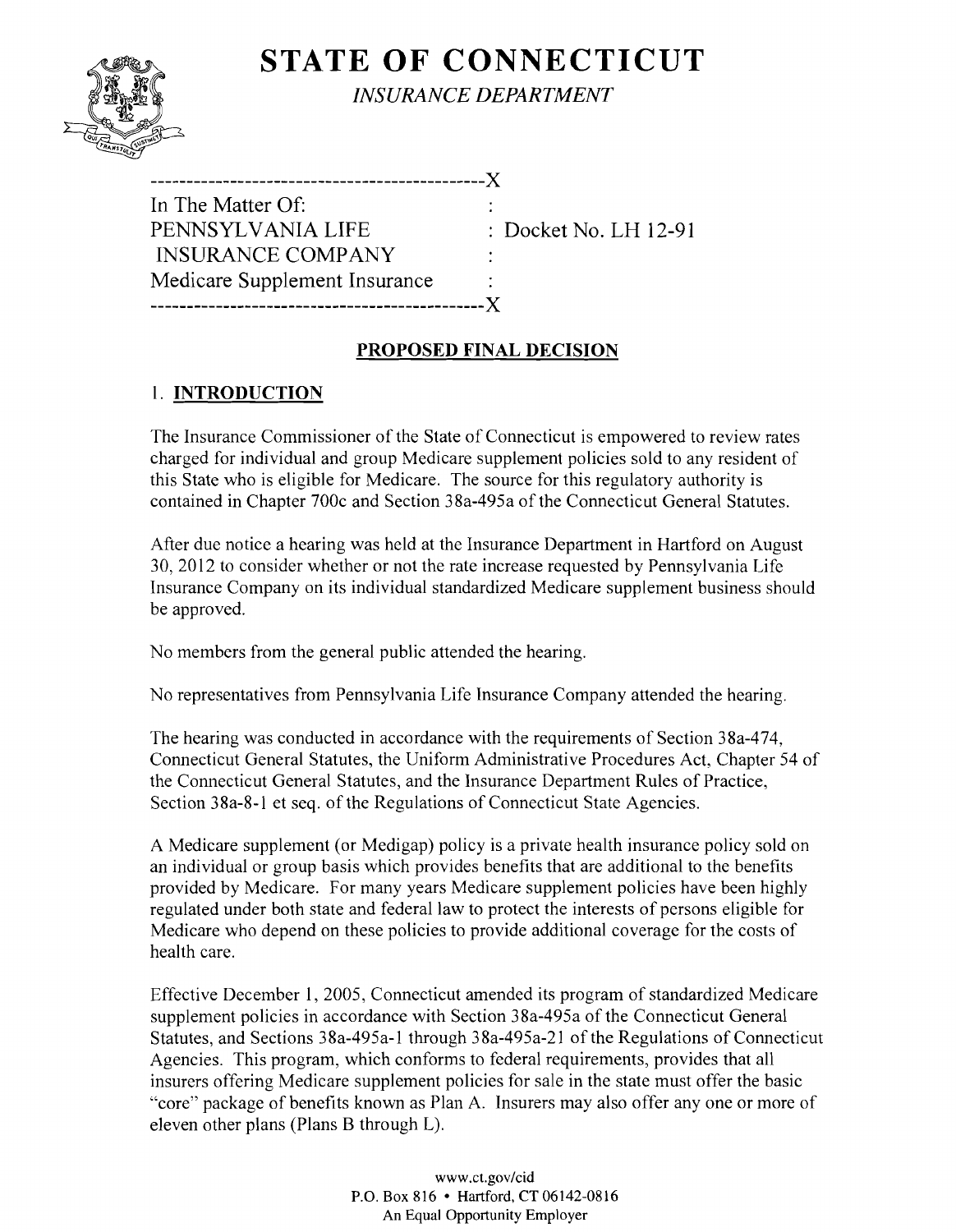Effective January 1,2006, in accordance with Section 38a-495c of the Connecticut General Statutes (as amended by Public Act 05-20) premiums for all Medicare supplement policies in the state must use community rating. Rates for Plans A through L must be computed without regard to age, gender, previous claims history or the medical condition of any person covered by a Medicare supplement policy or certificate.

The statute provides that coverage under Plan A through L may not be denied on the basis of age, gender, previous claims history or the medical condition of any covered person. Insurers may exclude benefits for losses incurred within six months from the effective date of coverage based on a pre-existing condition.

Effective October 1, 1998, carriers that offer Plan B or Plan C must make these plans as well as Plan A, available to all persons eligible for Medicare by reason of disability.

Insurers must also make the necessary arrangements to receive notice of all claims paid by Medicare for their insureds so that supplemental benefits can be computed and paid without requiring insureds to file claim forms for such benefits. This process of direct notice and automatic claims payment is commonly referred to as "piggybacking" or "crossover".

Sections 38a-495 and 38a-522 of the Connecticut General Statutes, and Section 38a-495a-lO of the Regulations of Connecticut Agencies, state that individual and group Medicare supplement policies must have anticipated loss ratios of 65% and 75%, respectively. Under Sections 38a-495-7 and 38a-495a-l0 of the Regulations of Connecticut Agencies, filings for rate increases must demonstrate that actual and expected losses in relation to premiums meet these standards, and anticipated loss ratios for the entire future period for which the requested premiums are calculated to provide coverage must be expected to equal or exceed the appropriate loss ratio standard.

Section 38a-473 of the Connecticut General Statutes provides that no insurer may incorporate in its rates for Medicare supplement policies factors for expenses that exceed 150% of the average expense ratio for that insurer's entire written premium for all lines of health insurance for the previous calendar year.

## II. **FINDING OF FACT**

After reviewing the exhibits entered into the record of this proceeding, and utilizing the experience, technical competence and specialized knowledge of the Insurance Department, the undersigned makes the following findings of fact:

- 1. Pennsylvania Life Insurance Company is requesting a rate increase of 15.0% on its individual standardized and MIPPA plans A, D, F and G.
- 2. There 21 policies in-force in Connecticut and 3,144 policies nationwide as of  $3/31/12$ .
- 3. The subject plans represent a closed block of business. Effective April 12, 2012, the company discontinued the marketing of Medicare supplement insurance plans in Connecticut.